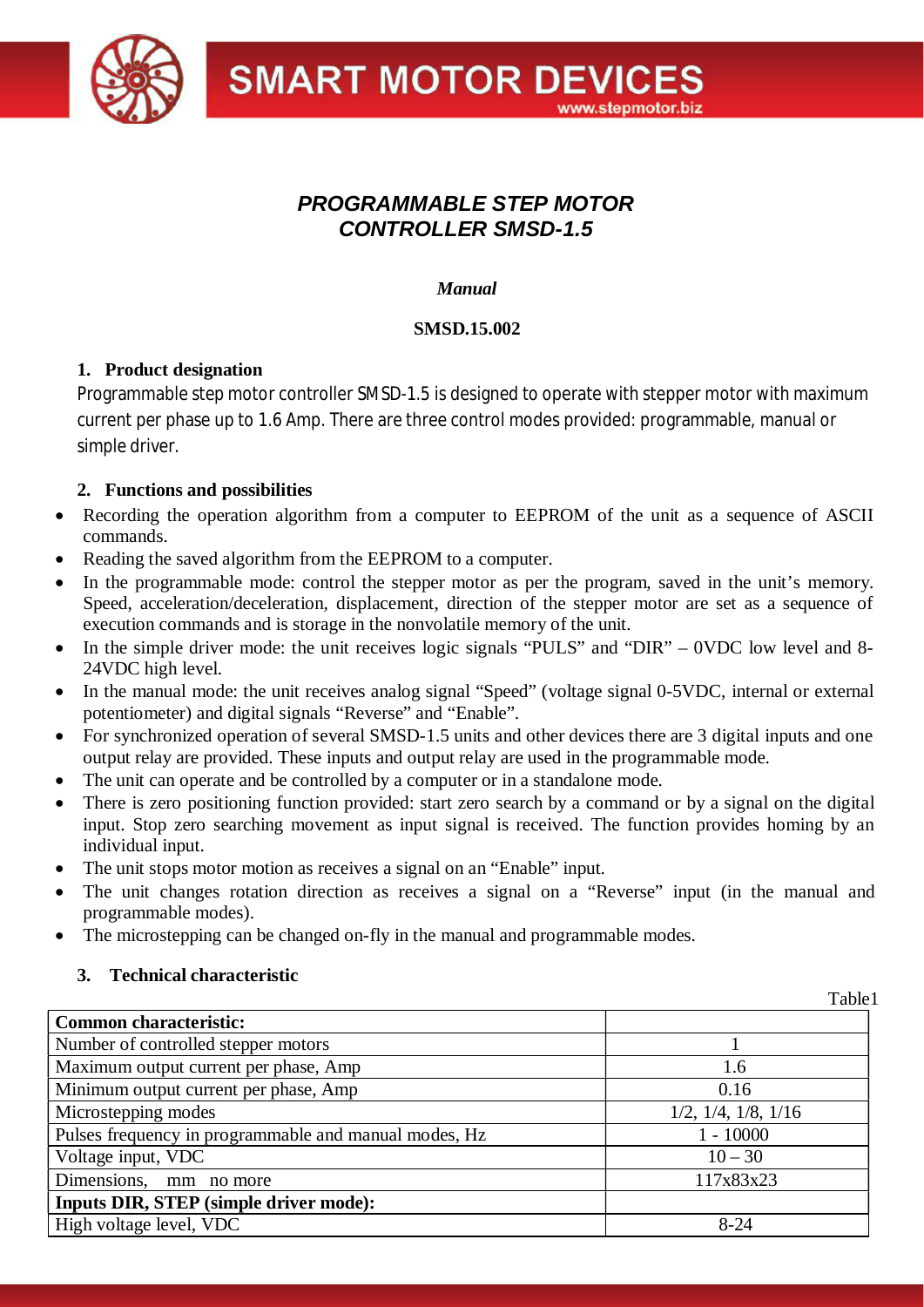

| (Please, connect current-limiting resistance when use high level voltage<br>more, than 8VDC: 1 KOhm for 12VDC, 2 KOhm for 24VDC). |         |  |  |  |
|-----------------------------------------------------------------------------------------------------------------------------------|---------|--|--|--|
| Low voltage level, VDC                                                                                                            | $0 - 1$ |  |  |  |
| Input resistance, KOhm no less                                                                                                    | 3.0     |  |  |  |
| Digital inputs EN, Reverse, BX1, BX2:                                                                                             |         |  |  |  |
| Contact to GND                                                                                                                    |         |  |  |  |
| <b>Communication interface - USB, virtual COM RS232:</b>                                                                          |         |  |  |  |
| - baud                                                                                                                            | 9600    |  |  |  |
| - bits                                                                                                                            | 8       |  |  |  |
| - parity                                                                                                                          | even    |  |  |  |
| - stop bit                                                                                                                        |         |  |  |  |
| <b>Additional output «5VDC»:</b>                                                                                                  |         |  |  |  |
| Voltage, VDC                                                                                                                      | 5       |  |  |  |
| Maximum load current, mAmp                                                                                                        | 20      |  |  |  |
| Resistance, Ohm                                                                                                                   | 27      |  |  |  |

#### **Environmental Conditions:**

Ambient Temperature: -25…+50°C Humidity: 90% RH or less upon condition  $+25^{\circ}$ C Condensation and freezing: none Pressure: 650…800 mm of mercury

#### **Dimensions:**

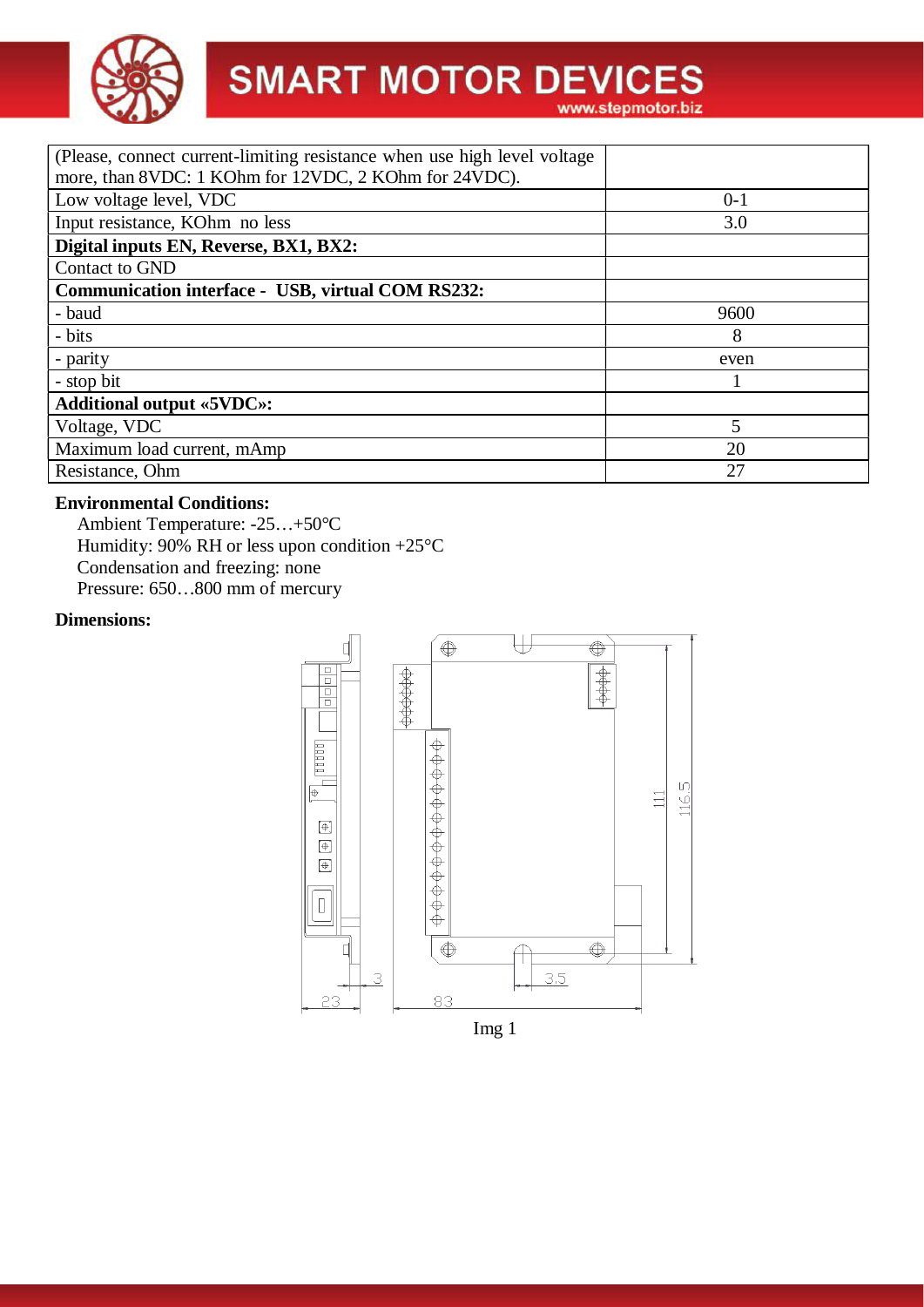

#### **4. Construction**



SMSD-1.5 is designed as a circuit plate with electronics elements, installed on a heatsink plate and covered with a metal case. Besides electronic components, there are indicating and control elements, connection terminals and connectors on the board:

- terminal screws for power supply, stepmotor windings and control circuit connection:
- · USB plug for a computer connection;
- · control buttons "Reset", "Homing", "Start";
- internal preset potentiometer «V» to adjust speed in the manual mode.;
- connector " $\Box$ " for an external potentiometer connection to control motor speed in the manual mode;
- LED for indication of the controller status:
- switches SW1 SW2 to set the operation mode;
- switches SW3 SW5 to set the microstepping mode;
- · internal potentiometer to adjust output current.

#### **5. Assembly and connection**

Please, learn this manual carefully before connection and assembly.

Please, wire just when power is off. Do not attempt to change wiring while the power is ON.

Please, provide a reliable contact in connection terminals. During wiring, please, observe the polarity and wire management.

#### **Assembly and connection order**

1. Connect the SMSD-1.5 controller with stepper motor, switches and electric DC power supplier according to one of schemes shown on images 3-6.

2. Connect if necessary the SMSD-1.5 controller to a computer by an interface USB cable (included to the set).

#### **Connection schemes**

The connection example in the programmable mode is on the image 3, in the simple driver mode – image 4, in the manual mode – image 5. The switch connection example is on the image 6.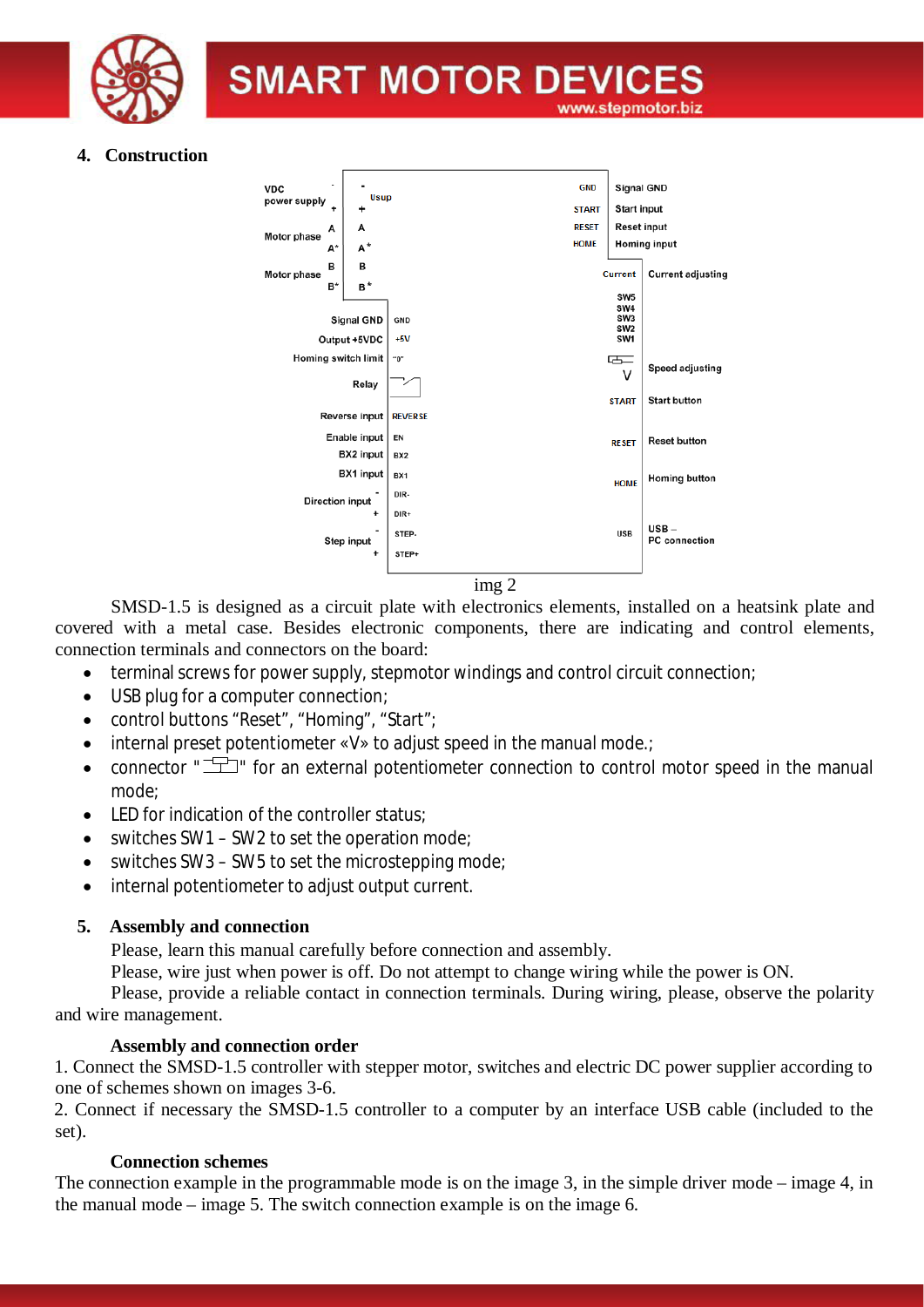



Img 3 Programmable mode – connection example



Img 4 Simple driver mode – connection example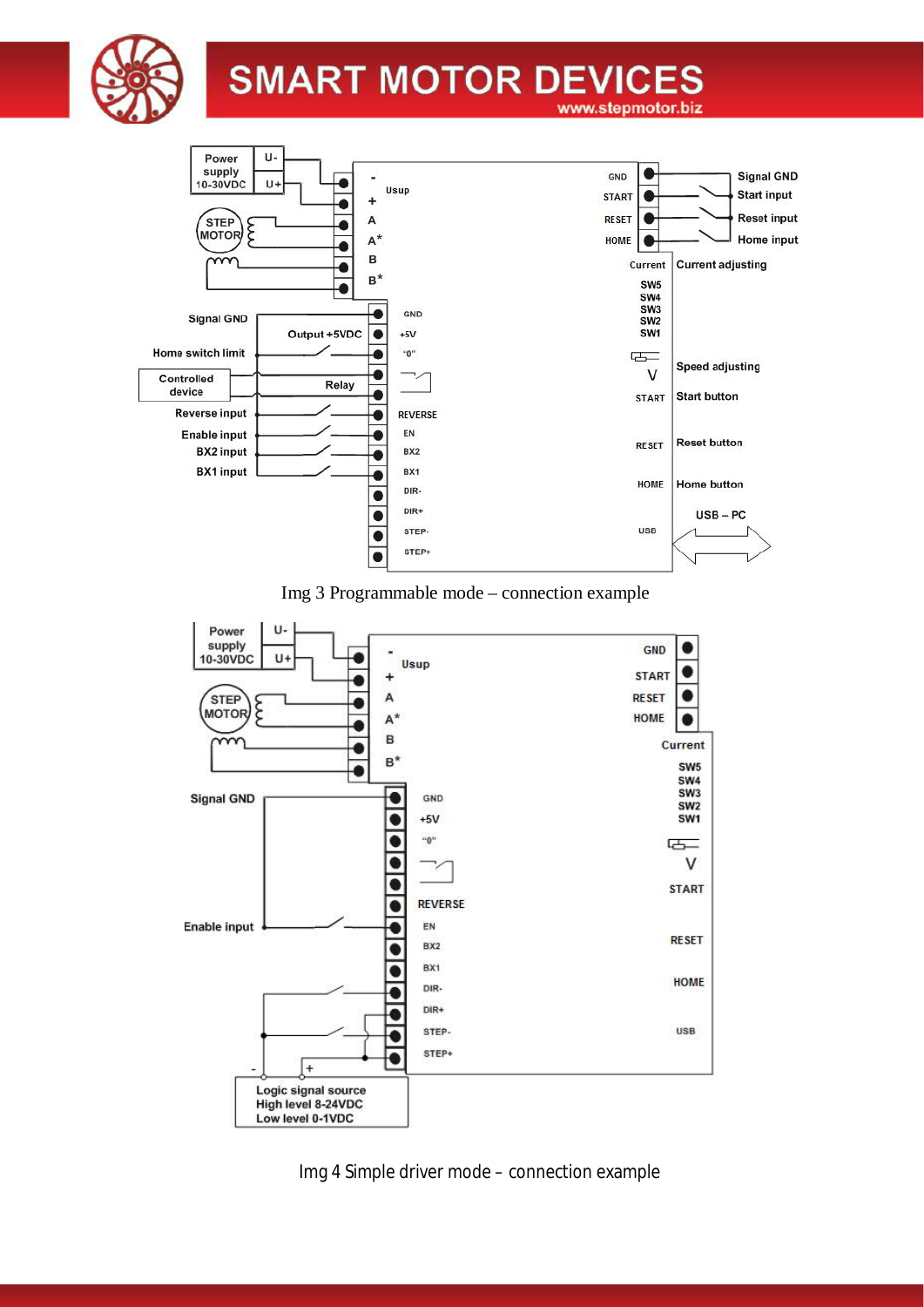



Img 5 Manual mode – connection example



Img 6 NPN switch connection example

#### **Motor connection**

The SMSD-1.5 controller provides operation with 2 or 4-phase stepper motors, 4, 6 or 8 wires. Winding connection examples are in the table 2. Connect step motor wires to A, A\*, B and B\* terminals of SMSD-1.5.

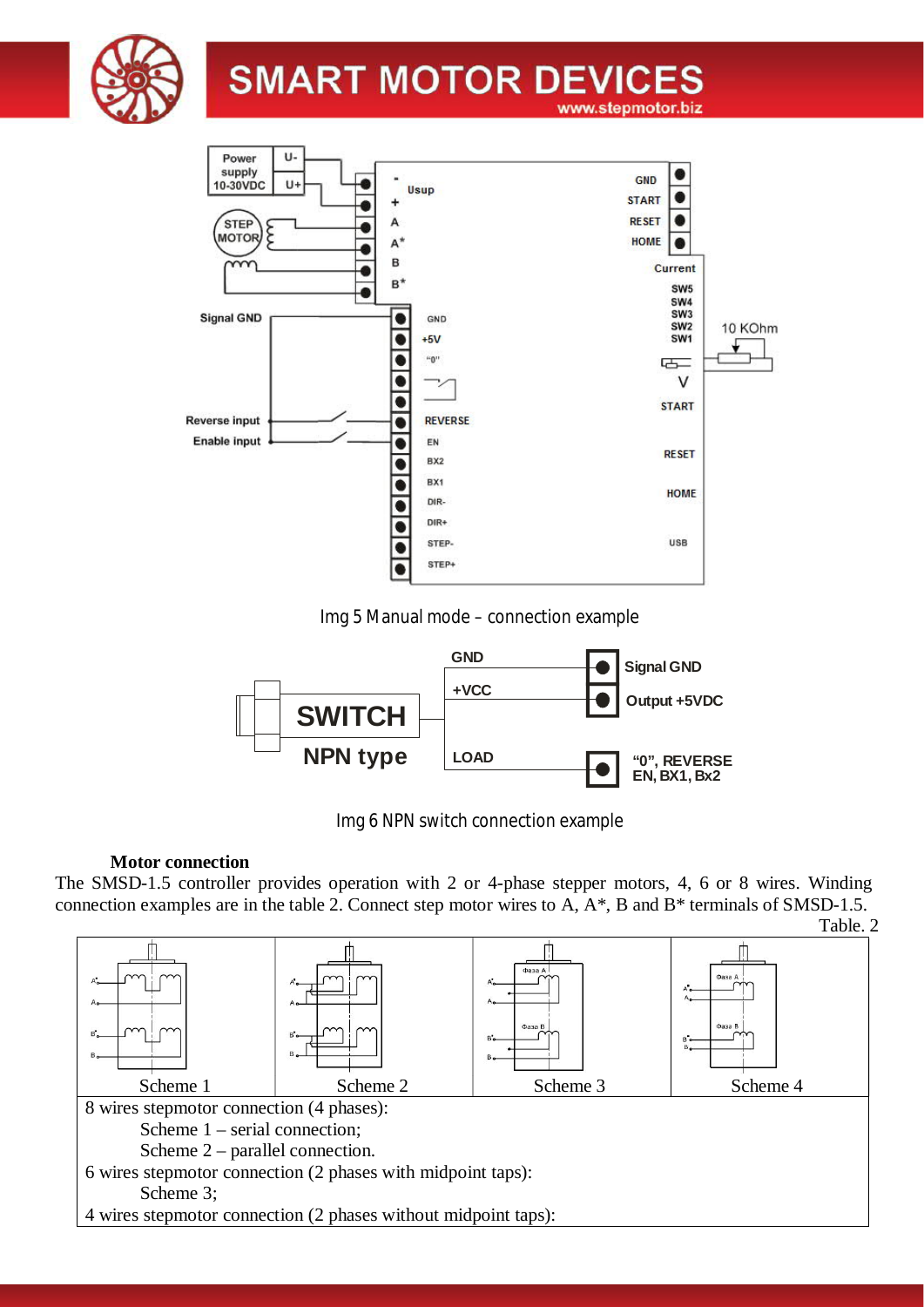

Scheme 4 .

#### **6. Before starting**

1. Make sure the power supply is turned off.

2. Chose the suitable operation mode and set microswitches SW1 and SW2 according to the table 3.

| Fable .3 |  |
|----------|--|
|          |  |

| Operation     | Microswitch     |            | Control                                                                                                                                      |  |
|---------------|-----------------|------------|----------------------------------------------------------------------------------------------------------------------------------------------|--|
| mode          | SW <sub>1</sub> | SW2        |                                                                                                                                              |  |
| Programmable  | ON              | ON         | As per the preset motion algorithm, saved in the controller's memory.<br>Algorithm consists of a sequence of commands – simple instructions. |  |
| Simple driver | <b>OFF</b>      | <b>ON</b>  | Pulse and Dir logic signals – low and high level voltage.                                                                                    |  |
| Manual        | ON              | <b>OFF</b> | Speed is adjusted by a potentiometer or analog signal 0-5VDC,<br>direction is changed by a logic signal (pulse).                             |  |

3. Chose suitable microstepping mode and set microswitches SW3 – SW5 according to the table 4. The new microstepping in the simple driver mode is applied after RESET (by button or input signal).

| able |  |
|------|--|
|------|--|

|                 |    |                        |            |                       | raoiv       |
|-----------------|----|------------------------|------------|-----------------------|-------------|
|                 |    | $\sqrt{2}$<br>$1/\sim$ |            | $\overline{O}$<br>178 | 1/1<br>1/10 |
| SW <sub>3</sub> | ОN | OFF                    | ΟN         | OFF                   | OFF         |
| SW4             | ОN | ON                     | OFF        | OFF                   | OFF         |
| SW <sub>5</sub> | ОN | ON                     | ΩN<br>vi i | ΟN                    | ${\rm OFF}$ |

4. Make wiring according to the section 5 "Assembly and connection".

5. Set suitable for the stepper motor current per phase. Please, use the potentiometer "Current" on the board of the controller. Adjust current according image 7. The output current, set by the potentiometer, should be set according to the motor's description. Low current leads to a weak torque of the motor, high current leads to the motor heating and can damage the motor.



Img 7 Output current adjusting

6. If necessary, connect the SMSD-1.5 controller to a computer by the USB cable, which is supplied with the unit.

7. Check wiring once again and turn on the power supply.

8. If the operation mode should be changed after power on, set SW1 and SW2 according to the table 3 and RESET the controller (by button or input signal).

If the microstepping mode should be changed after power on, set SW3 – SW5 according to the table 4. In the programmable and manual mode new microstepping applies at once. In the simple driver mode it is necessary to RESET controller to apply new microstepping mode.

9. To control the stepper motor:

 - **In the simple driver mode** (connection example on the image 4) set the required sequence of logic signals "STEP" and "DIR" according to the scheme below (image 8).

One step (or microstep) executes as the front edge of the voltage pulse on the "STEP" input. Direction switches by changing voltage level on the "DIR" input.

The motor cab be stopped by the active signal on the "EN" input (clean contact of EN and GND).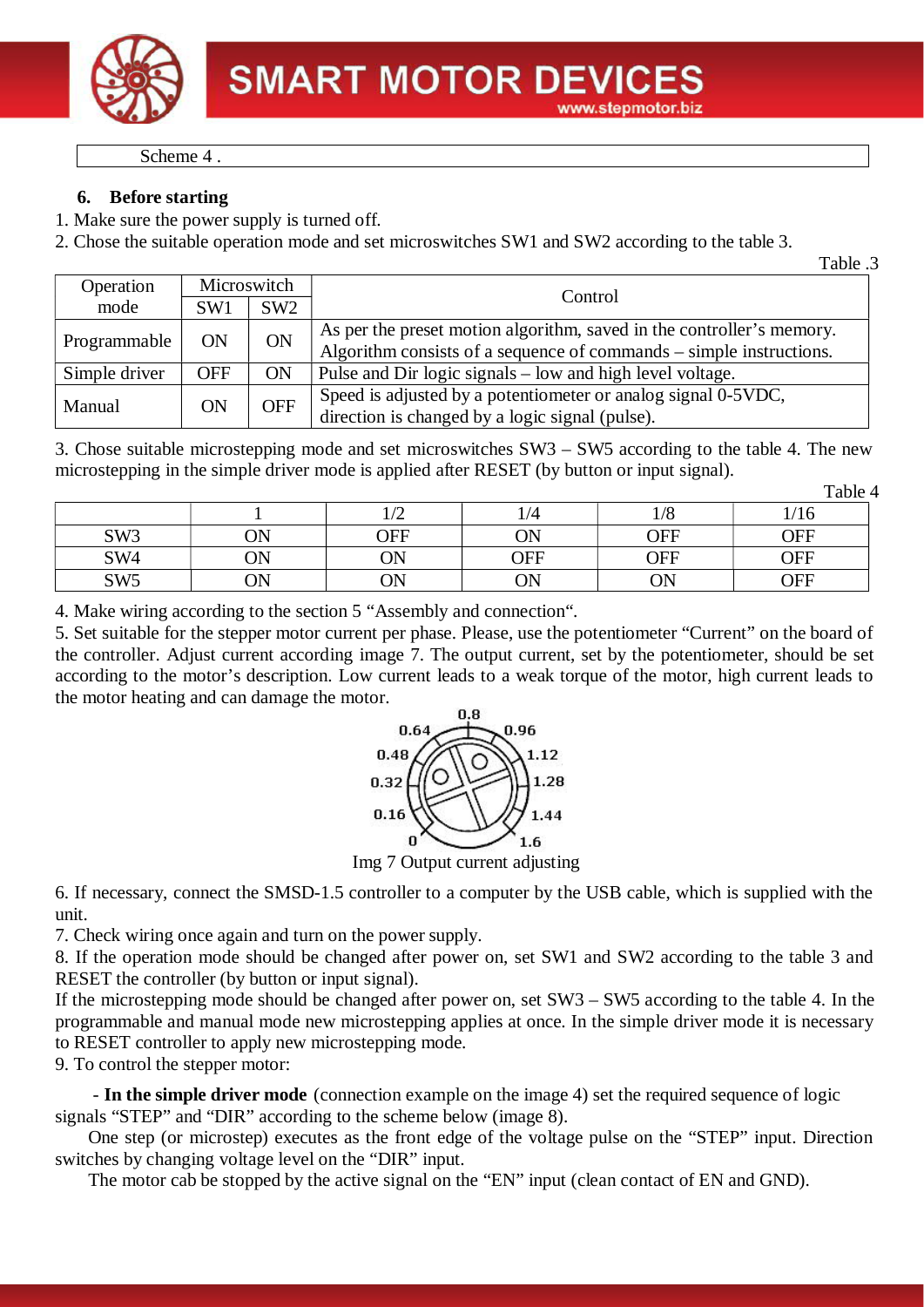



Img 8 STEP and DIR input signals

**- In the manual mode** (connection example on the image 5) adjust speed by the potentiometer or analog signal 0-5VDC. The motor speed is changed by the internal potentiometer "SPEED" when jumper "  $\equiv$  " closed. To connect external potentiometer set the minimum speed by internal potentiometer, remove jumper "  $\pm$  " and connect on this place external potentiometer 10 KOhm. To adjust speed by the analog signal set the minimum speed by internal potentiometer, remove jumper " $\equiv$ " and connect on this place contacts of analog signal source (" $0V$ " at the cover side, "+ $V$ " at the heatsink bottom side).

In the manual mode information of current speed of the motor is available via communication interface as the ASCII string. To change direction set signal to the "REVERSE" input – contact "REVERSE" and logic "GND". Direction changes as the front edge of the signal.

**- In the programmable mode** to control via a computer the USB cable connection should be provided. For a standalone operation the executing program should be saved via USB (virtual RS-232), after that the USB cable can be disconnected. For virtual RS-232 communication the special driver USB-RS-232 should be installed to the computer. Please, download the package with the driver and SMC-Program from our web-site http://www.stepmotor.biz/program/smc\_program.rar. Save on a computer hard drive, unpack the archive and launch the installation file CP210x\_VCP\_Win2K\_XP\_S2K3.exe (it is located in folder "smc\_program\driverusb-com\CP210x\_VCP\_Windows of the downloaded package"). Please, follow the instructions during the installation progress. As a result when the controller is connected to the PC, the additional program COM-port appears (CP2102 USB to UART Bridge Controller).

The availability and the number of new port can be checked in windows device manager (Windows XP: On the desktop rightclick on My Computer and click Properties or open the Control Panel and double-click the System icon. In the System Properties window click the Hardware tab. In the Hardware tab click the Device Manager button) – image 9. This COM-port should be used for communication with SMSD-1.5 controller. The port properties should be set in a terminal program according to the table 1. As a terminal program SMC\_Program or some other software can be used (software should provide RS-232 ASCII communication). The program is available and supplied with the SMSD-1.5 controller.

#### **Saving execute program with SMC\_Program**

The program should be copied to the hard drive of the computer. Unpack the program pack. SMC\_Program doesn't require registration and installation. The write/read operations should be allowed in the program folder (carefully check for windows vista and windows 7).



Img. 9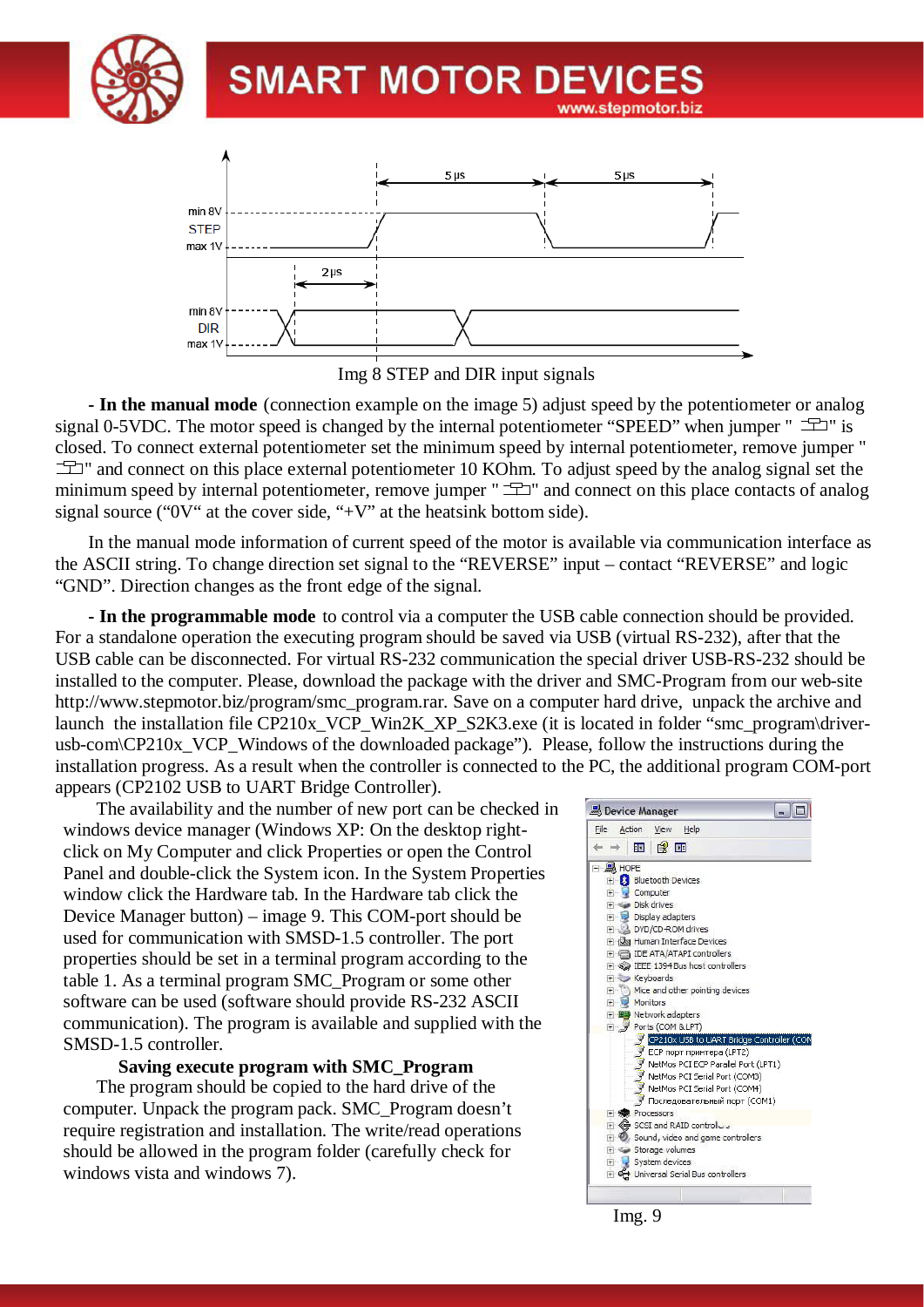

| SMC_Program - ver. 3.0.4E<br>File Port settings Program settings Info<br>Chose port<br>$1\Box$<br>的<br>Port settings<br>Units:<br>Scale: 1 MM = 1 steps:<br>$ \Box$ $\times$<br>C Chose port number<br>$C_{CD}$ Com 1<br>$C_{CD}$<br>C Other (5 - 255):<br>$C$ Com 2<br>$\sqrt{5}$<br>$\div$<br>$C$ Com 3<br><b>OK</b>                                                                                                                                                                                                                                                                                                                                                                                                                                                             | $ \Box$<br>img 12<br>img 13                                                                                                                                                                                                                                                                                                                                                                                                                                                                                                                                                                                                                                                                                                                                                                                                                                                                                                                                                                       | It is necessary to set<br>port properties in<br>SMC_Program. Menu "Port<br>settings" > «Chose port»<br>(image 12) chose the<br>connected port number and<br>press "Ok" (image 13).                                                                                                   |
|------------------------------------------------------------------------------------------------------------------------------------------------------------------------------------------------------------------------------------------------------------------------------------------------------------------------------------------------------------------------------------------------------------------------------------------------------------------------------------------------------------------------------------------------------------------------------------------------------------------------------------------------------------------------------------------------------------------------------------------------------------------------------------|---------------------------------------------------------------------------------------------------------------------------------------------------------------------------------------------------------------------------------------------------------------------------------------------------------------------------------------------------------------------------------------------------------------------------------------------------------------------------------------------------------------------------------------------------------------------------------------------------------------------------------------------------------------------------------------------------------------------------------------------------------------------------------------------------------------------------------------------------------------------------------------------------------------------------------------------------------------------------------------------------|--------------------------------------------------------------------------------------------------------------------------------------------------------------------------------------------------------------------------------------------------------------------------------------|
| $\Box$ ek<br>C. SMC_Program - ver. 3.0.4E<br>File Port settings Program settings Info<br>認<br>$1 \square \triangledown$<br>$2\square$<br>$3 \blacksquare \square$<br>Масштаб: 1 мм = 1 шагов<br>Units:<br>1 IMM =<br>G Steps<br><b><i><u>Округление</u></i></b><br>в меньшчю<br>C Other units<br>сторону<br>Change<br>steps<br>Motion<br>Mode (for smsd-3.0 only)<br><b>Full step</b><br>Movement<br>200<br>C Microstepping<br>Permanent motion<br>Velocity<br>Direction<br>G Forward<br>Maximum speed<br>200<br>200<br>C Backward<br>Start speed<br>Acceleration/Deceleration<br>Write and Start<br>C Acceleration:<br>In<br>Stop<br>C No acceleration<br>Start<br>Write<br>← Simple control mode<br>Programming control mode<br>$\Box$ Open Port<br>Close port<br>Coordinates: 1 | SMC_Program - ver. 3.0.4E<br>File Port settings Program settings Info<br>$2 \Box$<br>畅<br>$3\Box$<br>1<br>Units:<br>Scale: 1 MM = 1 steps:<br>T-MM=<br>Decreasing<br>G Steps<br>rounding<br><b>C</b> Other units<br>Change<br>steps<br>▤<br>$N^2$<br>Команда<br>$\blacktriangle$<br>Start commands recording: 1 coordinal<br>$\overline{2}$<br>Program begin<br>$\overline{3}$<br>Set "Enable"<br>$\overline{4}$<br>Start speed 2000 steps/sec<br>$\overline{5}$<br>Speed 10000 steps/sec<br>7000000<br>$\overline{6}$<br>Acceleration 500<br>$\overline{7}$<br>Move 7000000 steps<br>會<br>$\overline{8}$<br>Pause for 100000 ms<br>P.<br>9<br>Reverse<br>10<br>Move 7000000 steps<br>$\bullet$<br>11<br>$\checkmark$<br>Close relay<br>$\mathbf{u}$<br>Send<br>$\blacksquare$<br>Clear all<br>и<br>X Clear current string<br>C Simple control mode<br><sup>6</sup> Programming control mode<br>Doen Port<br>Close port<br>Coordinates: 1<br>открытторт, солю, о ойг, стоятойт, т, четность, чет, | $\Box$ o $\times$<br>$\Rightarrow$<br>$\blacktriangleright$<br>$\mathbb{R}^d$<br>HHI<br>$\mathbf{H}$<br>$\overline{V}$ 10000 $\overline{V_0}$ 2000<br>$  $ 10000 $\vec{a}$ 500<br>食。<br>$\phi_o$<br>$\mathbf{Q}$<br>$\mathbf{p}$<br>$\mathbb{R}$<br>$\odot$ 255<br>$\mathbf{a}$<br>ь |

Img. 10. SMC\_Program – control via simple panel

Img. 11. SMC\_Program – program assembling

In the simple control panel window (img 10) check the box 1, (coordinate  $1 - \text{img}.14$ ).



If the program is in the simple control mode (image 10) - input motor operation parameters (steps number, speed, acceleration, direction) and press the button "write" to record parameters to the controller and press the button "start" to start motion according to the recorded command sequence. Or press the button "Write and start" to record new parameters and start motion at the moment.

If the program is in the programming control mode (image 11) add to the command list:

1) «Start loading to the coordinate  $1\%$ 

2) Add commands to assemble the operation algorithm.

3) «End loading»  $\omega$ 

4) Press the button «send» under the command list.

Commands list and description are in the section 7. "Commands", and in the SMC\_Program manual.

After the commands sequence (operation algorithm) is recorded into the controller there are two possibilities: to continue control by the SMC\_Program or to use the controller in standalone mode. To start program executing in the standalone mode press the "Start" button or contact "Start" and "GND" at the controller frame.

#### **Saving execute program with other terminal program with RS-232 communication function**

Set the port number (check in the windows device manager, image 9), set port parameters according to the table 1. Input required commands sequence using the ASCII codes (table 5, 6; section 7).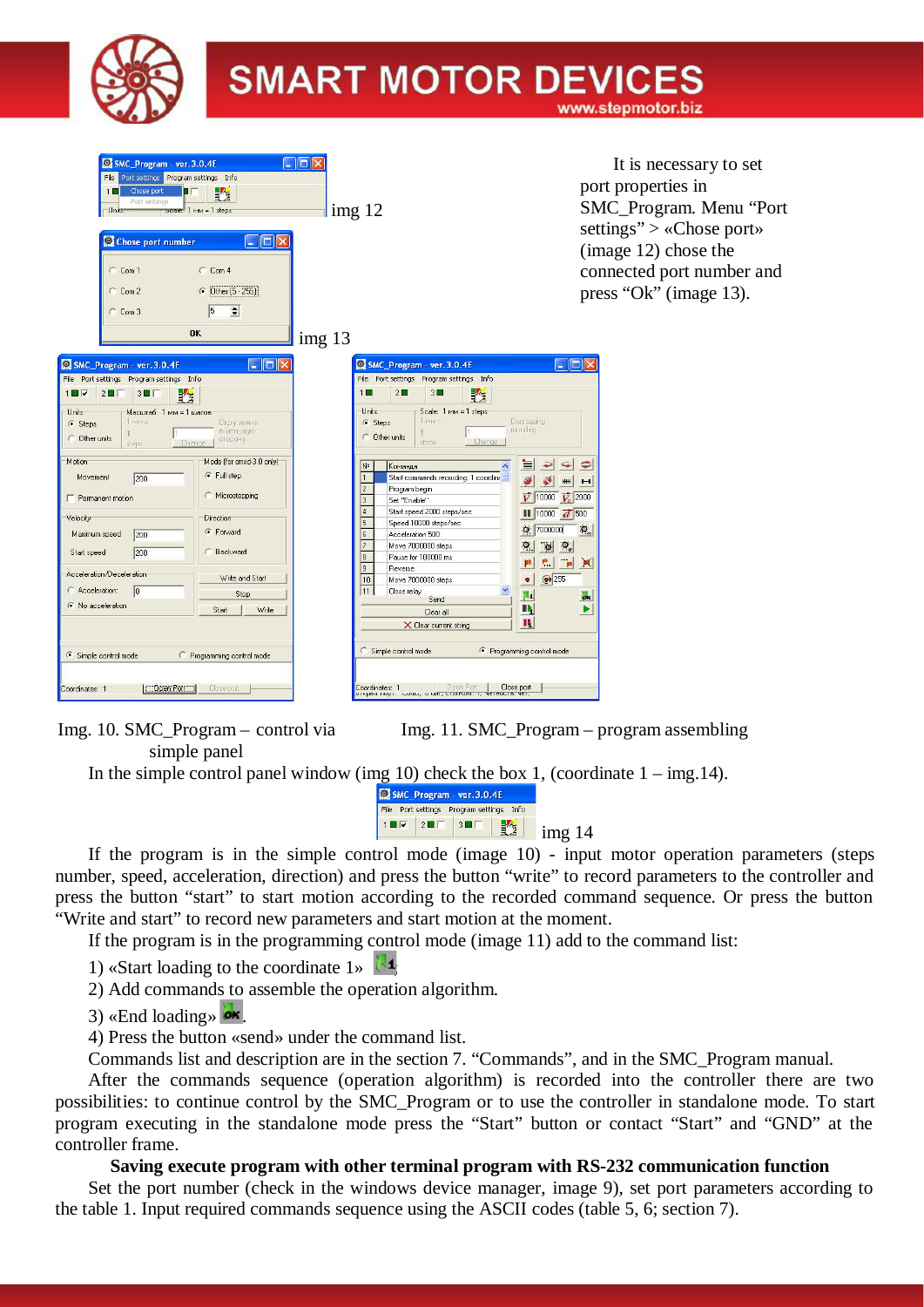

#### **7. Commands**

Commands in the programmable mode should be byte-serial (character-serial) transferred. Every command should be completed with the ending character "\*". The ending character "\" instead of "\*" cancels previous bytes transfer (whole string). There is the commands list in the table 5 and 6. Commands can be loaded to the memory of controller and then controller works in standalone mode or commands can be executed in real-time mode ("direct control"). The SMSD-1.5 controller receives and checks every command after receiving the ending character "\*". Controller sends to the communication port a reply after receiving every command (successful or error command). All possible controller replies are presented in the table 7.

|                |             |                                                                                                                            | Table . 5                                                                                                                                                                          |  |  |
|----------------|-------------|----------------------------------------------------------------------------------------------------------------------------|------------------------------------------------------------------------------------------------------------------------------------------------------------------------------------|--|--|
| N <sub>2</sub> | Command     | Standalone mode                                                                                                            | «Direct control»                                                                                                                                                                   |  |  |
| 1              | LD (or LD1) | Start loading to the controller - after the<br>command controller is in the loading<br>mode.                               |                                                                                                                                                                                    |  |  |
| $\overline{2}$ | <b>RD</b>   | Read the command sequence from the<br>controller memory                                                                    |                                                                                                                                                                                    |  |  |
|                |             |                                                                                                                            | Start or stop commands sequence execu ting                                                                                                                                         |  |  |
| 3              | <b>ST</b>   | if<br>controller<br>Start<br>the<br>in<br>the<br>programmable standby mode, stop if the<br>commands sequence is executing. | After receiving this command, the motor<br>will stop immediately, the previous<br>command is considered complete                                                                   |  |  |
| 4              | LВ          |                                                                                                                            | Start loading to the operational buffer.<br>If this command is received while driving,<br>the motor is stopped and turned off.                                                     |  |  |
| 5              | <b>RB</b>   |                                                                                                                            | Read the command sequence from the<br>operational buffer.<br>If this command is received while driving,<br>the motor is stopped and turned off.                                    |  |  |
| 6              | SBddd       |                                                                                                                            | Start the commands sequence of the<br>operational buffer executing. ddd - sets<br>how many times the program from the<br>operational buffer should be executed<br>(from 1 to 255). |  |  |
|                |             |                                                                                                                            | If it is necessary to stop program executing<br>use ST command                                                                                                                     |  |  |
| 7              | <b>ED</b>   | Complete<br>executing<br>commands<br>sequence. After accepting this command<br>the controller records all transferred      | Complete executing commands sequence.<br>After accepting this<br>command<br>the<br>controller<br>record<br>all<br>commands<br>to                                                   |  |  |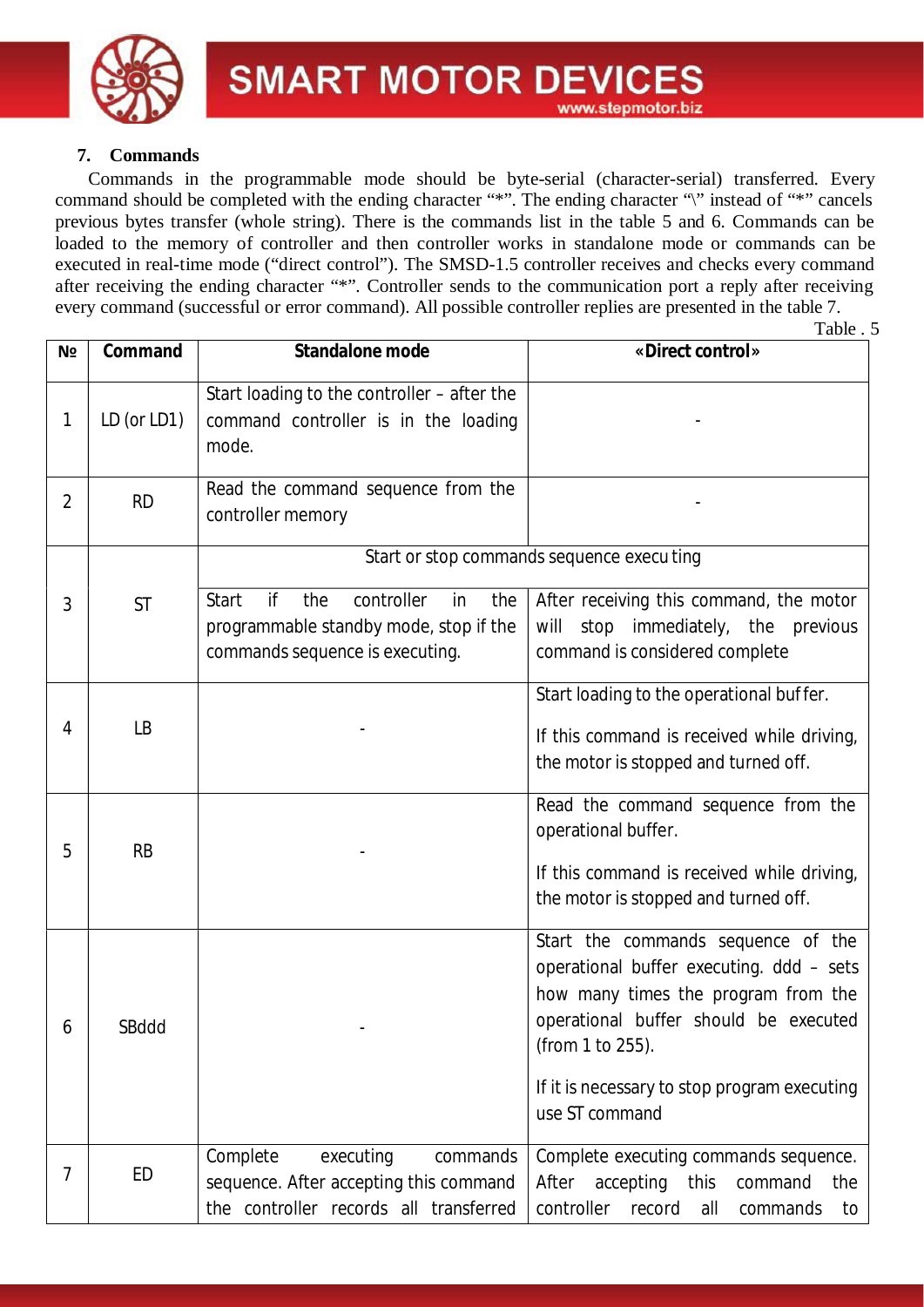

|  | 1 commands into the memory and turns to   operational → |              | buffer | and | turns to | the |
|--|---------------------------------------------------------|--------------|--------|-----|----------|-----|
|  | the standby mode.                                       | standby mode |        |     |          |     |
|  |                                                         |              |        |     |          |     |

|    | <b>Executing commands</b> |                                                                     |                                                                                                                                                                                                                                                       |  |  |  |  |
|----|---------------------------|---------------------------------------------------------------------|-------------------------------------------------------------------------------------------------------------------------------------------------------------------------------------------------------------------------------------------------------|--|--|--|--|
| Nº | Command                   | Standalone mode                                                     | «Direct control»                                                                                                                                                                                                                                      |  |  |  |  |
|    | Set address pointer in 0  |                                                                     |                                                                                                                                                                                                                                                       |  |  |  |  |
| 8  | <b>BG</b>                 | Begin - start a new algorithm, the<br>previous sequence is cleared. | Begin - start a new algorithm in the buffer,<br>the previous sequence is cleared.                                                                                                                                                                     |  |  |  |  |
| 9  | EN                        |                                                                     | Set "enable" – turn on the motor                                                                                                                                                                                                                      |  |  |  |  |
| 10 | <b>DS</b>                 |                                                                     | Set "disable" - turn off the motor                                                                                                                                                                                                                    |  |  |  |  |
| 11 | <b>DL</b>                 | Forward motion                                                      | Forward motion<br>- if the motor is stopped, the start of the<br>motion will be in this direction;<br>- if this command was received while<br>driving, the remaining steps are processed<br>in the direction according this command                   |  |  |  |  |
| 12 | DR                        | <b>Backward motion</b>                                              | Backward motion<br>- if the motor is stopped, the start of the<br>motion will be in this direction;<br>- if this command was received while<br>driving, the remaining steps are processed<br>in the direction according this command                  |  |  |  |  |
| 13 | <b>RS</b>                 | Reverse                                                             | Reverse<br>- if the motor is stopped, the start of the<br>motion will be carried out in the opposite<br>direction;<br>if this command was received while<br>$\blacksquare$<br>driving, the remaining steps are processed<br>in the opposite direction |  |  |  |  |
| 14 | AL(-)ddd                  | Acceleration ddd: min = $-1000$ , max = 1000                        |                                                                                                                                                                                                                                                       |  |  |  |  |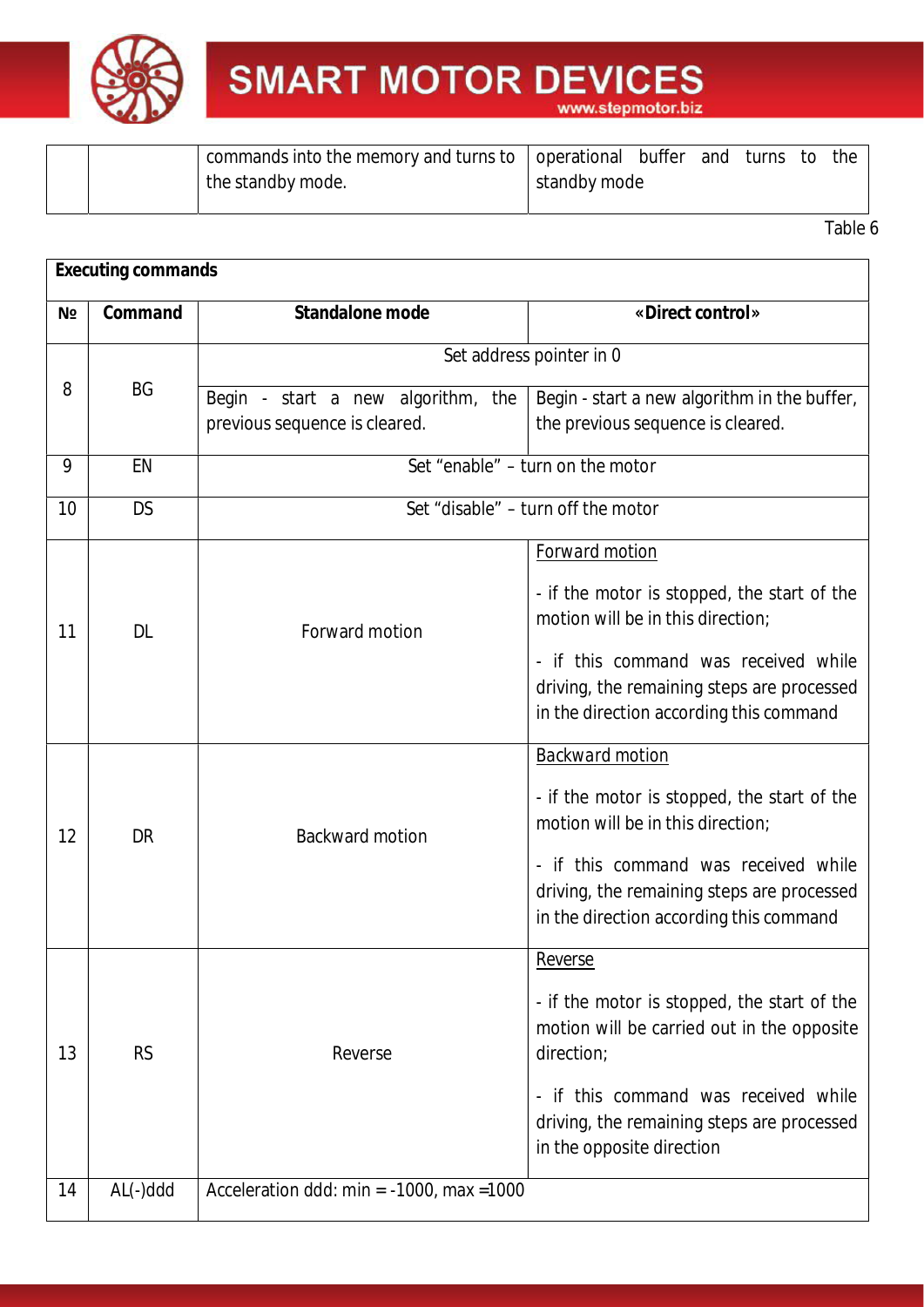

15 SDddd (1 to 10000) Speed ddd *Speed*: - if the motor is stopped the start of the motion will be carried out with this speed; if acceleration is used this command sets the final speed; if there is no acceleration this speed will be used as start speed; - if this command was received while driving, the remaining steps are processed with this speed 16 SSddd (1 to 2000) *Start speed*: This command is used only for starting motion and only when acceleration is used (*AL*≠0) 17 SF SF Turn the relay on 18 CF Turn the relay off 19 MV Continuous movement *Continuous motion* - if the motor is stopped, this command starts perpetual motion; - if this command was received while driving, continuous motion with current speed begins 20 MVddd (1 to 10000000) Move to ddd steps *Motion on number of steps* (min 1pul – 10000000pul) - if this command was received when the motor is stopped, the motor will make *ddd* steps and stop; - if this command was received while driving, the motor will make *ddd* steps and stop, previous command will be considered complete  $21$  MH  $\parallel$  Indefinite movement, till signal to input IN2 *Continuous movement, till signal to input IN2* - if this command is received when the motor is stopped, continuous motion will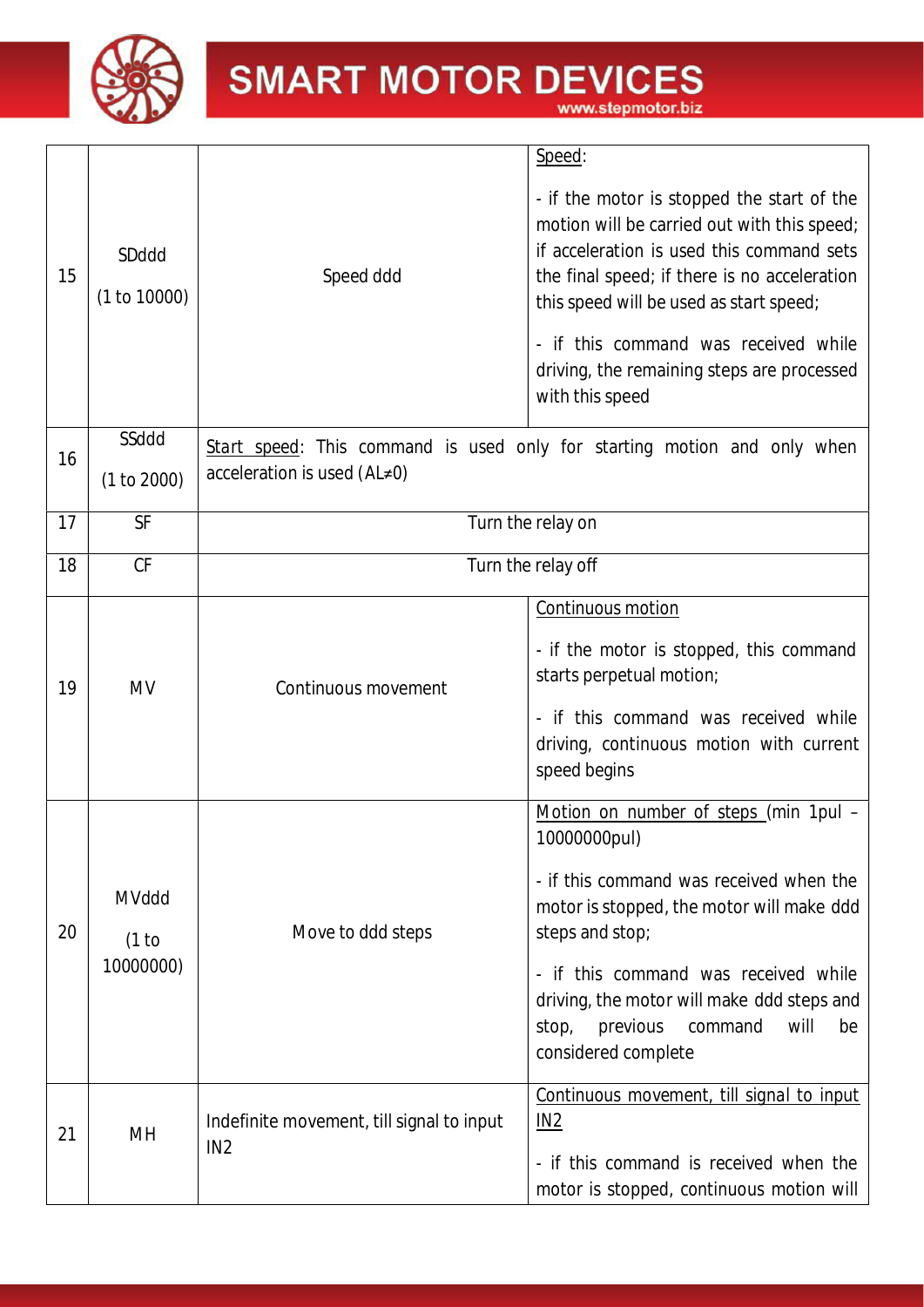

www.stepmotor.biz

|    |              |                                                                      | begin till signal to input IN2;                                                                                                                                                                                                                                                                                                                                 |
|----|--------------|----------------------------------------------------------------------|-----------------------------------------------------------------------------------------------------------------------------------------------------------------------------------------------------------------------------------------------------------------------------------------------------------------------------------------------------------------|
|    |              |                                                                      | - if this command is received while driving,<br>from this moment the motor will start<br>continuous movement with the current<br>speed till signal to input IN2                                                                                                                                                                                                 |
| 22 | ML           | Indefinite movement, till signal to input<br>IN <sub>1</sub>         | Continuous movement, till signal to input<br><u>IN1</u><br>- if this command is received when the<br>motor is stopped, continuous motion will<br>begin till signal to input IN1;<br>- if this command is received while driving,<br>from this moment the motor will start<br>continuous movement with the current<br>speed till signal to input IN1             |
| 23 | HM           | Indefinite movement, till signal to input<br>"0" (zero limit switch) | Continuous movement, till signal to input<br>"0" (zero limit switch)<br>- if this command is received when the<br>motor is stopped, continuous motion will<br>begin till signal to input "0";<br>- if this command is received while driving<br>from this moment the motor will start<br>continuous movement with the current<br>speed till signal to input "0" |
| 24 | SPddd        | Pause for ddddd ms, max = $100000000$                                | Pause: min 1ms - max 10000000ms<br>After receiving this command the motor<br>will stop and wait for ddd ms and then will<br>continue to execute the remaining steps.<br>If in pause time the commands MV,<br>MVddd, MH, ML, HM a received, they are<br>immediately<br>executed<br>and<br>previous<br>command is considered complete                             |
| 25 | LL           | Set label for cycle operation                                        | Set label for cycle operation – for program<br>in buffer                                                                                                                                                                                                                                                                                                        |
| 26 | <b>JPddd</b> | Repeat from label ddd times, max=255.                                | Repeat from label ddd times, max 255. Set                                                                                                                                                                                                                                                                                                                       |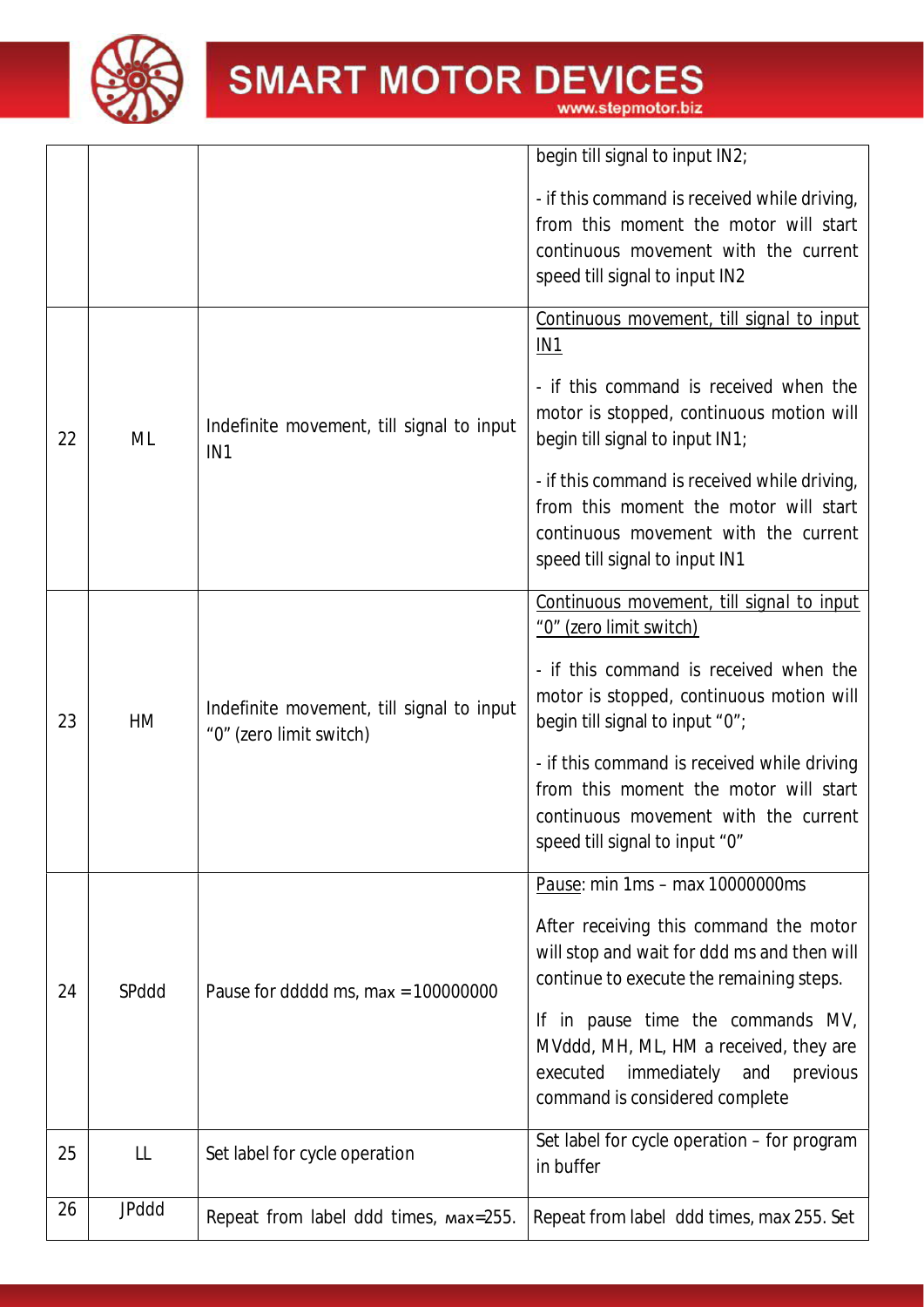

| www.stepmotor.biz |  |  |
|-------------------|--|--|
|                   |  |  |

|    | (1 to 255) | Set 2 commands JPddd to create endless              | 2 commands JPddd to create endless cycle                                                                                                                                                                                                                                                                                                                                                             |
|----|------------|-----------------------------------------------------|------------------------------------------------------------------------------------------------------------------------------------------------------------------------------------------------------------------------------------------------------------------------------------------------------------------------------------------------------------------------------------------------------|
|    |            | cycle.                                              |                                                                                                                                                                                                                                                                                                                                                                                                      |
| 27 | <b>WL</b>  | Indefinite pause, wait for a signal to<br>input IN1 | Indefinite pause, wait for a signal to input<br>IN <sub>1</sub><br>- if this command is received when the<br>motor is stopped, next command will be<br>executed after signal on the input IN1;<br>- if this command is received while driving,<br>from this moment the motor is stopped<br>waiting for a signal to input IN1 the<br>considered<br>previous<br>command<br>is.<br>complete             |
| 28 | <b>WH</b>  | Indefinite pause, wait for a signal to<br>input IN2 | Elndefinite pause, wait for a signal to input<br>IN <sub>2</sub><br>- if this command is received when the<br>motor is stopped, next command will be<br>executed after signal on the input IN2;<br>- if this command is received while driving,<br>from this moment the motor is stopped<br>waiting for a signal to input IN2, the<br>previous<br>considered<br>command<br>$\mathsf{is}$<br>complete |

|        | <i>L</i> uvic                                                                    |
|--------|----------------------------------------------------------------------------------|
| Reply  | Description                                                                      |
| $E10*$ | The command successfully accepted                                                |
| $E13*$ | There is the error in the executing program                                      |
| $E14*$ | Program executing completed                                                      |
| $E15*$ | Communication Error (check port parameters)                                      |
| $E16*$ | Command error (check controller mode or ASCII code of the command)               |
| $E19*$ | Command data error (check command data – integer, in allowed range, see table 6) |

#### **8. Programmable mode - submodes**

The SMSD-1.5 controller goes in one of the submodes:

**Standby mode** – green color LED indicator.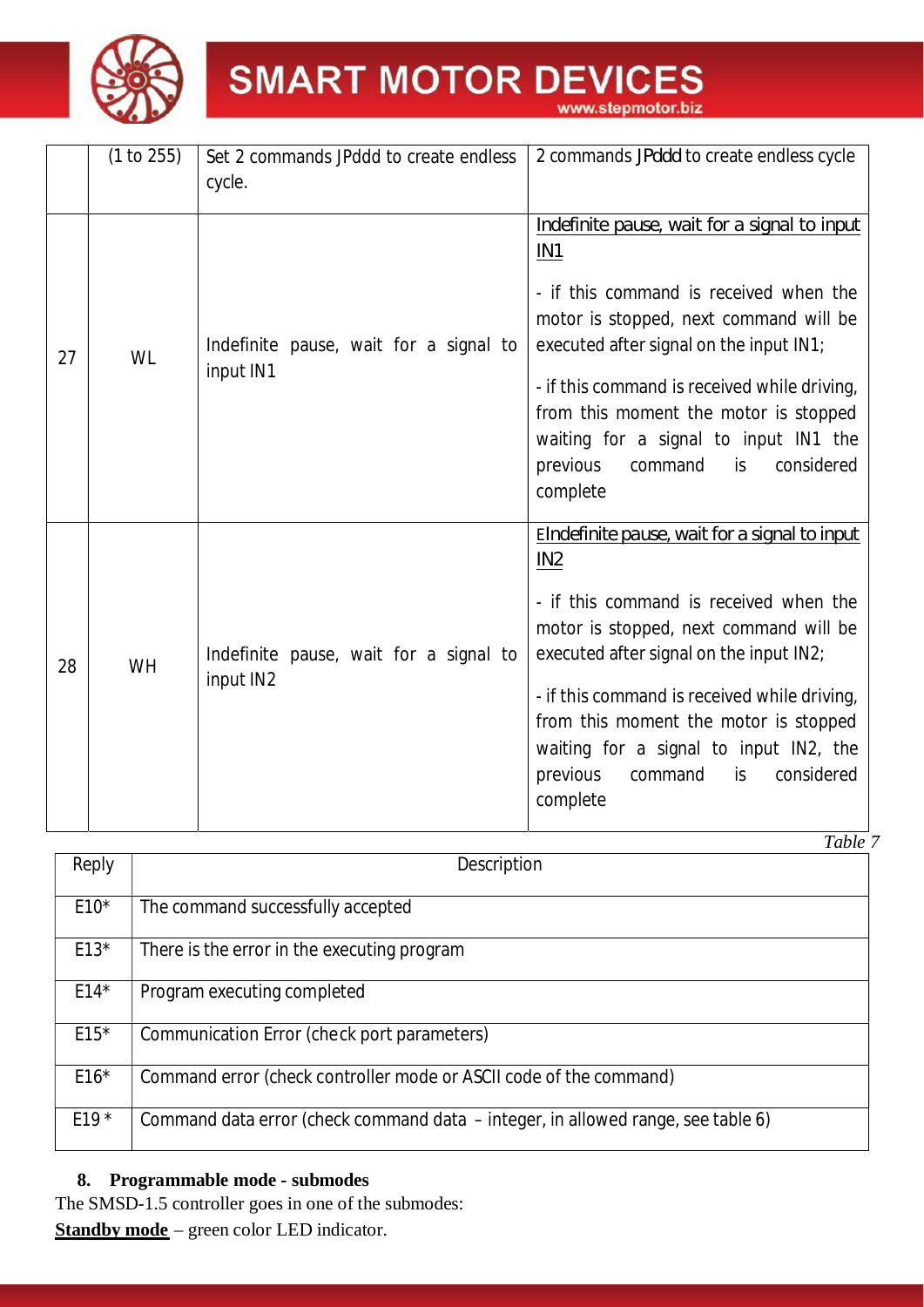

The SMSD-1.5 controller goes to the standby mode in one of the next cases:

- ·After program executing completed;
- ·After program executing was stopped by command «ST1».
- After power on (if microswitches SW1=On and SW2=On);
- After "Reset" button or input activated (if microswitches SW1=On and SW2=On).

In the standby mode the SMSD-1.5 controller wait for one of the next event:

- ·Arrival one of the control commands from a computer (table 5, accepted commands are «LD1», «RD1»,  $\langle \mathbf{ST1}\rangle$ :
- Start executing program by pressing the button "Start" or input signal "Start" (connect "Start" and "GND");
- · Start searching for a limit switch (zero position) by pressing the "Home" button or input signal "Start" (connect "Home" and "GND");
- ·Turn to the other operation mode: manual or simple driver mode (see section 6 and table 3).

#### **Program executing mode** – blink red color LED indicator.

The SMSD-1.5 controller turns to the program executing mode and start motion algorithm from the standby mode in case of:

- "Start" button pressed or input activated (connect "Start" and "GND"):
- Arrival the control command «ST1»;

The SMSD-1.5 controller turns back from program executing to the standby mode in case of:

- Executing program completed;
- Arrival the control command «ST1»;
- "Reset" button pressed or input activated (connect "Reset" and "GND").

The commands of the sequence (operation algorithm) are executed one by one, as they were recorder to the controller. The controller commutates motor windings according to the executing commands. At the same time SMSD-1.5 controls the inputs state for "BX1", "BX2", "EN", "Reverse", "0".

Active "EN" signal suspends and inactive signal resumes the program executing. Active "Reverse" signal changes motion direction (by the front edge). "BX1", "BX2" and "0" signals are handed according to the current executing command.

#### **Waiting for an external signal submode** – red color LED indicator.

The SMSD-1.5 controller turns to this submode during program executing, as per the command "WH" or "WL" – waiting for an external signal. The controller suspends program executing till receiving active signal to input BX1 or BX2. As the signal arrives to BX1 or BX2 (as per the command) the controller resumes program executing.

**Commands loading to the controllers memory** – orange color LED indicator.

The SMSD-1.5 controller turns to this mode from the standby mode as receives the command "LD1". In the commands loading mode the controller accepts the executing commands only (table 6). After arriving the command "ED" the controller record all received executing commands to the memory and turns to the standby mode.

**Reading commands from the controller** – orange color LED indicator.

The SMSD-1.5 controller turns to this mode from the standby mode. The sequence of executing commands from the controller memory transfers to the computer as the controller receives the command "RD1". After the commands transferred the controller turns back to the standby mode.

#### **Temporary stop mode** – orange color LED indicator.

The SMSD-1.5 controller turns to this submode during program executing as receives the signal «EN» (contact «EN» and «GND»). The controller suspends program executing while the signal is active. As the signal turns to inactive the controller resumes the program executing.

**Executing program error** – blink orange color LED indicator.